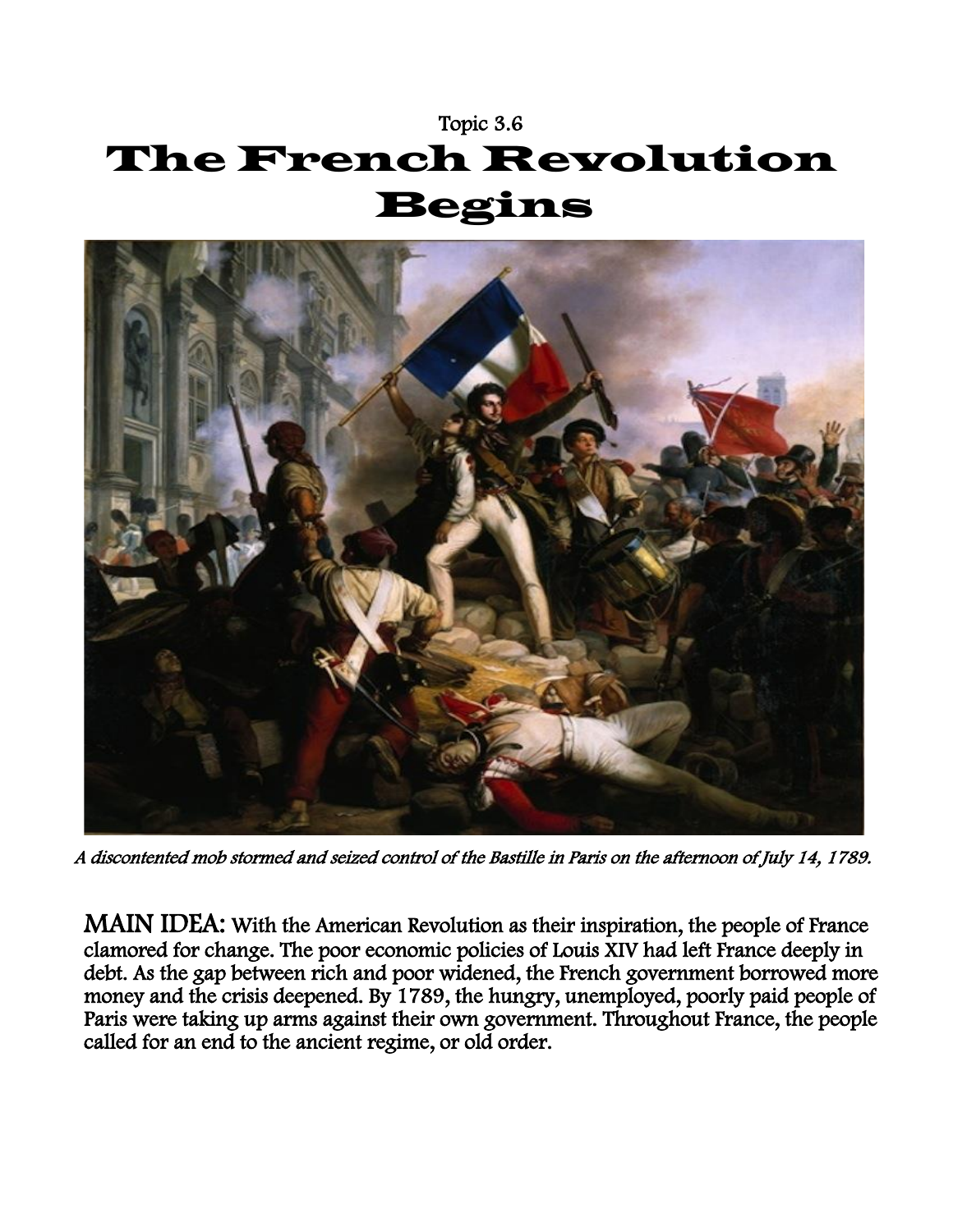- 1. France, like the rest of Europe, clung to an outdated social system that had emerged during the  $\_\_\_\_\_\$ .
- 2. Under this \_\_\_\_\_\_, or old order, everyone in France belonged to one of three social classes, or \_\_\_\_\_\_.
- 3. The First Estate was made up of the\_\_\_\_\_\_. The Second Estate was made up of the \_\_\_\_\_\_. The Third Estate comprised the vast \_\_\_\_\_\_ of the \_\_\_\_\_\_.
- 4. Church leaders such as \_\_\_\_\_\_ and \_\_\_\_\_\_ were nobles who lived very well.
- 5. Members of the Second State, or nobles, were given exclusive rights by French Kings. Those rights included top jobs in the \_\_\_\_\_\_, the \_\_\_\_\_, the \_\_\_\_\_, and the \_\_\_\_\_.
- 6. The bulk of the Third Estate consisted of \_\_\_\_\_\_.
- 7. From rich to poor, members of the Third Estate \_\_\_\_\_\_ the privileges enjoyed by the other Estates.
- 8. Because of traditional privileges, the First and Second Estates paid almost no \_\_\_\_\_\_.
- 9. Along with social unrest, France faced \_\_\_\_\_\_ woes. The crisis was caused in part by years of \_\_\_\_\_\_\_.
- 10.Throughout the 1700's, the lavish French court soaked up millions. The government \_\_\_\_\_\_ more and more \_\_\_\_\_\_.
- 11.The heirs of Louis XIV pursued pleasure before business and ran up more \_\_\_\_\_\_.
- 12.The political crisis of 1789 coincided with the worst \_\_\_\_\_\_ in memory.
- 13.\_\_\_\_\_\_ peasants roamed the countryside or flocked to towns, where they swelled the ranks of the  $\qquad$ .
- 14.On July 14, 1789, more than 800 angry Parisians took control of a Medieval prison and fortress known as the \_\_\_\_\_\_.
- 15. The storming of the Bastille signaled the end of the \_\_\_\_\_\_ and a step toward \_\_\_\_\_ for the people of France. By 1791, the National Assembly completed its task of writing  $a$  \_\_\_\_\_\_\_\_.